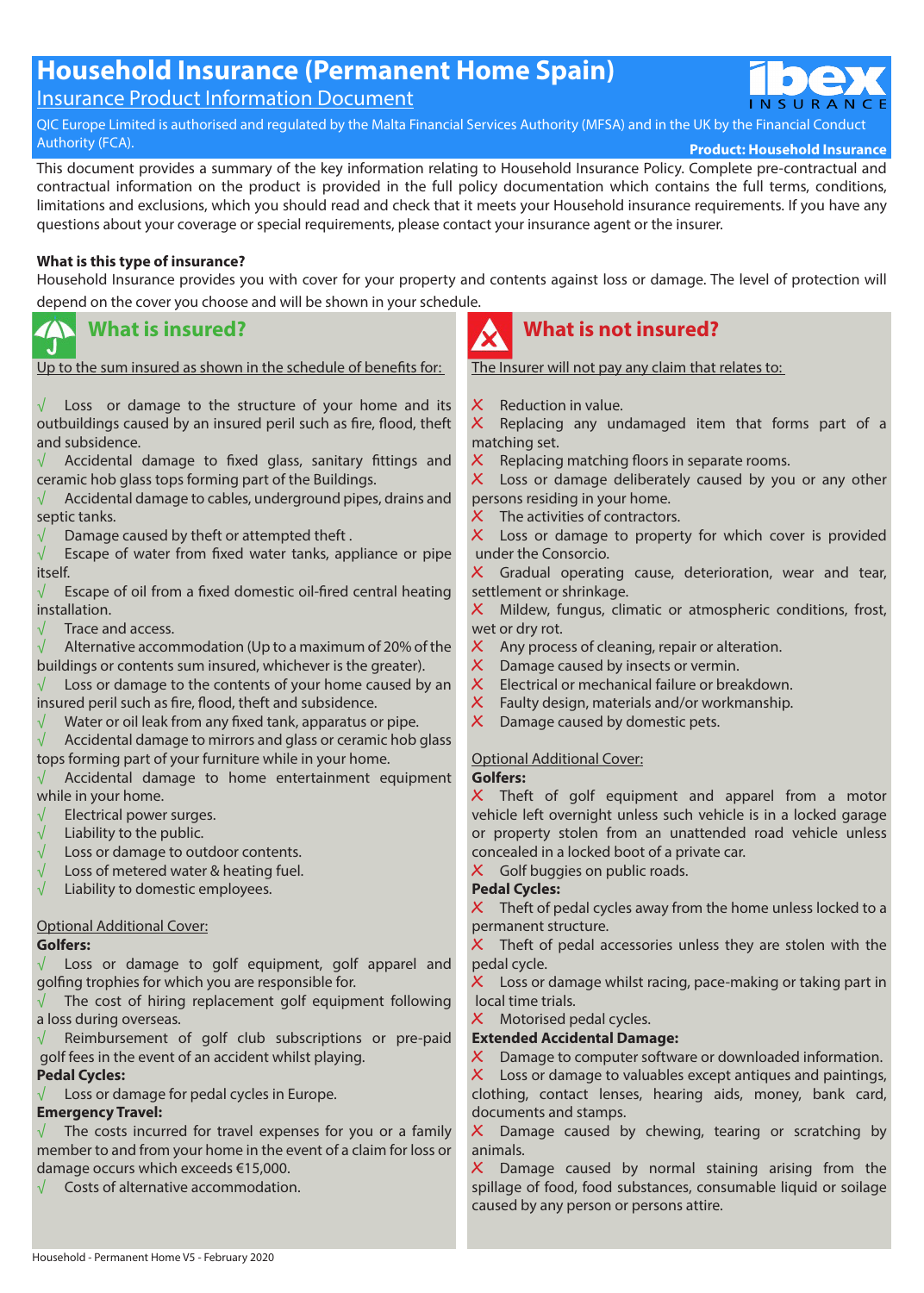#### **Extended Accidental Damage to Buildings:**

Accidental damage to the buildings.

**Extended Accidental Damage to Contents:**

 $\sqrt{\phantom{a}}$  Accidental damage to the contents of your home.

#### **Permanent Home Let Cover:**

 $\sqrt{\phantom{a}}$  Extended liability whilst your home is let.

√ Loss of rent payable.

#### **Property Owners Liability:**

Legal liability as the owner of the Building and its land.

**All Risks -** Personal Possessions, Money & Credit Card – maximum / per item – Worldwide

√ Worldwide Cover

 $\sqrt{\phantom{a}}$  All personal possessions belonging to you, or your family or for which you or they are legally responsible.

#### **Contents at University:**

 $\sqrt{ }$  Loss or damage to your contents (limited to household goods) whilst temporarily removed from the home and kept in student accommodation or any building where you or your family study.

#### **Permanent Home Let Cover:**

**،** Malicious damage caused by any persons legally in your home.

**،** Valuables belonging to you, a family member or domestic employees.

Buildings:

**،** The increased excess whilst the home is let on specified perils:

• Fire, escape of water and oil, theft or attempted theft, vandalism or malicious damage and accidental damage to fixed glass, sanitary fittings and ceramic hob glass tops forming part of buildings. Contents:

**،** The increased excess whilst the home is let on specified perils:

• Fire, Water or oil leaking, theft or attempted theft, vandalism or malicious damage, plants in the garden, theft of keys. **،** Loss or damage to contents belonging to anyone letting or renting your home.

Accidental Damage:

**،** Accidental damage is limited to fixed glass or sanitary ware only, up to the limits specified on your policy schedule.

X The increased excess whilst the home is let.

#### **Property Owners Liability:**

**،** Death or bodily injury or illness of you or a member of your family of domestic employee.

**،** Loss or damage to any person or property while in communal areas.

**،** Loss or damage to any property you, a family member or domestic employee own, are responsible for.

**،** Any professional, occupational or business activity.

**All Risks -** Personal Possessions, Money & Credit Cards **،** Personal possessions are not motor vehicles, caravans, trailers, watercraft, business stock, equipment tools, materials, animals, furniture, furnishings and house goods, pedal cycles, golf clubs, contact corneal lenses, hearing aids, portable electronic equipment, laptops, and mobile phones unless specified as a separate item on your schedule.

#### **Contents at University:**

**،** Any contents taken from your home to sell or exhibit.

- **،** Loss or damage to money or business equipment.
- **،** Excludes cover for valuables and personal possessions.
- **X** Loss or damage to pedal cycles.

## **Are there any restrictions on cover?**

**‼** Buildings and Contents (Exclusions apply – please refer to the policy wording and schedule for the full list applicable to both sections).

**‼** Minimum security requirements for: External Doors, Patio Doors and/or Sliding Doors, Accessible windows.

**‼** Escape of water cover is restricted or invalid/not operative if your home is unoccupied for a period of more than 30 consecutive days unless the main water supply is to be turned off by means of a stopcock at the first available point of entry to the home.

**‼** Cover is invalid/not operative when the property is left vacant in respect of cover for escape of water, theft, vandalism and accidental damage (Buildings & Contents). Subsidence landslip or heave, malicious damage, garden restoration and trace & access.

**‼** Subsidence is excluded on properties over 10 year old, rural properties and apartments.

**‼** Contents – Theft or attempted theft, valuables are restricted to a limit of 25% of the total contents sum insured, with a single article limit of €5,000 or 7% whichever is the lesser, unless specified separately. For valuables outside of the safe a maximum limit of €5,000 applies with a single article limit of €500.

**‼** Temporary letting of your permanent home is restricted to a maximum of 90 days per year.

**‼** Temporary let cover - Accidental damage is restricted to fixed glass, sanitary fittings and ceramic tops forming part of the Building and is limited to a maximum of €1000.